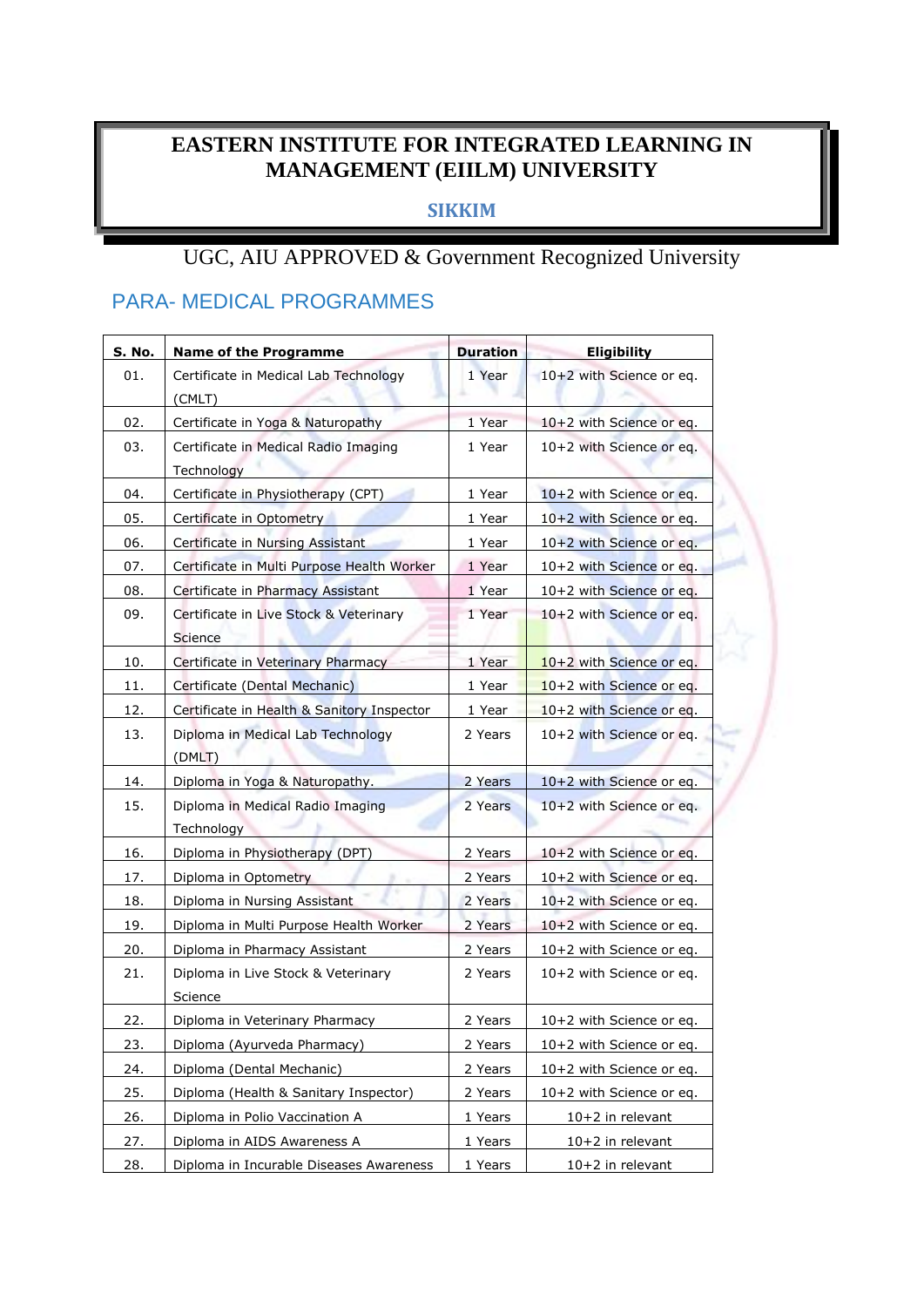|     | A                                      |           |                          |
|-----|----------------------------------------|-----------|--------------------------|
| 29. | BSC (Physiotheraphy)                   | 4.5 Years | 10+2 with Science or eq. |
| 30. | BSC (Optometry)                        | 4.5 Years | 10+2 with Science or eq. |
| 31. | BSC (Medical Lab Technology)           | 3.5 Years | 10+2 with Science or eq. |
| 32. | BSC (Medical Radio Imaging Technology) | 3.5 Years | 10+2 with Science or eq. |
| 33. | BSC (Yoga and Naturopathy)             | 3.5 Years | 10+2 with Science or eq. |
| 34. | BSC (Patient Care)                     | 3.5 Years | 10+2 with Science or eq. |
| 35. | PG Diploma in Ultrasonography          | 1 Year    | ZBC Grad. or eq.         |
| 36. | PG Diploma in Herbal Medicine          | 1 Year    | ZBC Grad. or eq.         |
| 37. | PG Diploma in Naturopathy              | 1 Year    | ZBC Grad. or eq.         |
| 38. | PG Diploma in Polio Vaccination        | 1 Year    | Grad. or eq.             |
| 39. | PG Diploma in AIDS Awareness           | 1 Year    | Grad. or eq.             |
| 40. | PG Diploma in Incurable Diseases       | 1 Year    | Grad. or eq.             |
|     | Awareness                              |           |                          |
| 41. | MSC (Yoga & Naturopathy)               | 2 Years   | Grad. in relevant        |
| 42. | MSC(Medical Lab Technology)            | 2 Years   | Grad. in relevant        |
| 43. | MSC(Physiotherapy)                     | 2 Years   | Grad. in relevant        |
| 44. | MSC(Optometry)                         | 2 Years   | Grad, in relevant        |

## SPORTS MANAGEMENT PROGRAMMES

ı

| S. No. | <b>Name of the Programme</b>         | <b>Duration</b> | <b>Eligibility</b> |
|--------|--------------------------------------|-----------------|--------------------|
| 01.    | Diploma in Sports Management         | 1 year          | $10+2$ or eq.      |
| 02.    | Advance Diploma in Sports Management | 2 years         | $10+2$ or eq.      |
| 03.    | <b>BBA (Sports Management)</b>       | 3 years         | $10+2$ or eq.      |
| 04.    | PG Diploma in Sports Management      | 1 year          | Grad. or eq.       |
| 05.    | <b>MBA (Sports Management)</b>       | 2 years         | Grad. or eq.       |
| 06.    | MA (Physical Education)              | 2 years         | Grad. or eq.       |

## TEACHER TRAINING EDUCATION PROGRAMMES

| S. No. | <b>Name of the Programme</b>                   | <b>Duration</b> | <b>Eligibility</b> |
|--------|------------------------------------------------|-----------------|--------------------|
| 01.    | Certificate in Nursery Teachers Training (NTT) | 1 Year          | $10+2$ or          |
|        |                                                |                 | eq.                |
| 02.    | Certificate in Primary Teachers Training (PTT) | 1 Year          | $10+2$ or          |
|        |                                                |                 | eq.                |
| 03.    | Certificate in Computer Teachers Training      | 1 Year          | $10+2$ or          |
|        |                                                |                 | eq.                |
| 04.    | Certificate in Teaching in Yoga                | 1 Year          | $10+2$ or          |
|        |                                                |                 | eq.                |
| 05.    | Diploma in Nursery Teachers Training           | 2 Years         | $10+2$ or          |
|        |                                                |                 | eq.                |
| 06.    | Diploma in Primary Teachers Training           | 2 Years         | $10+2$ or          |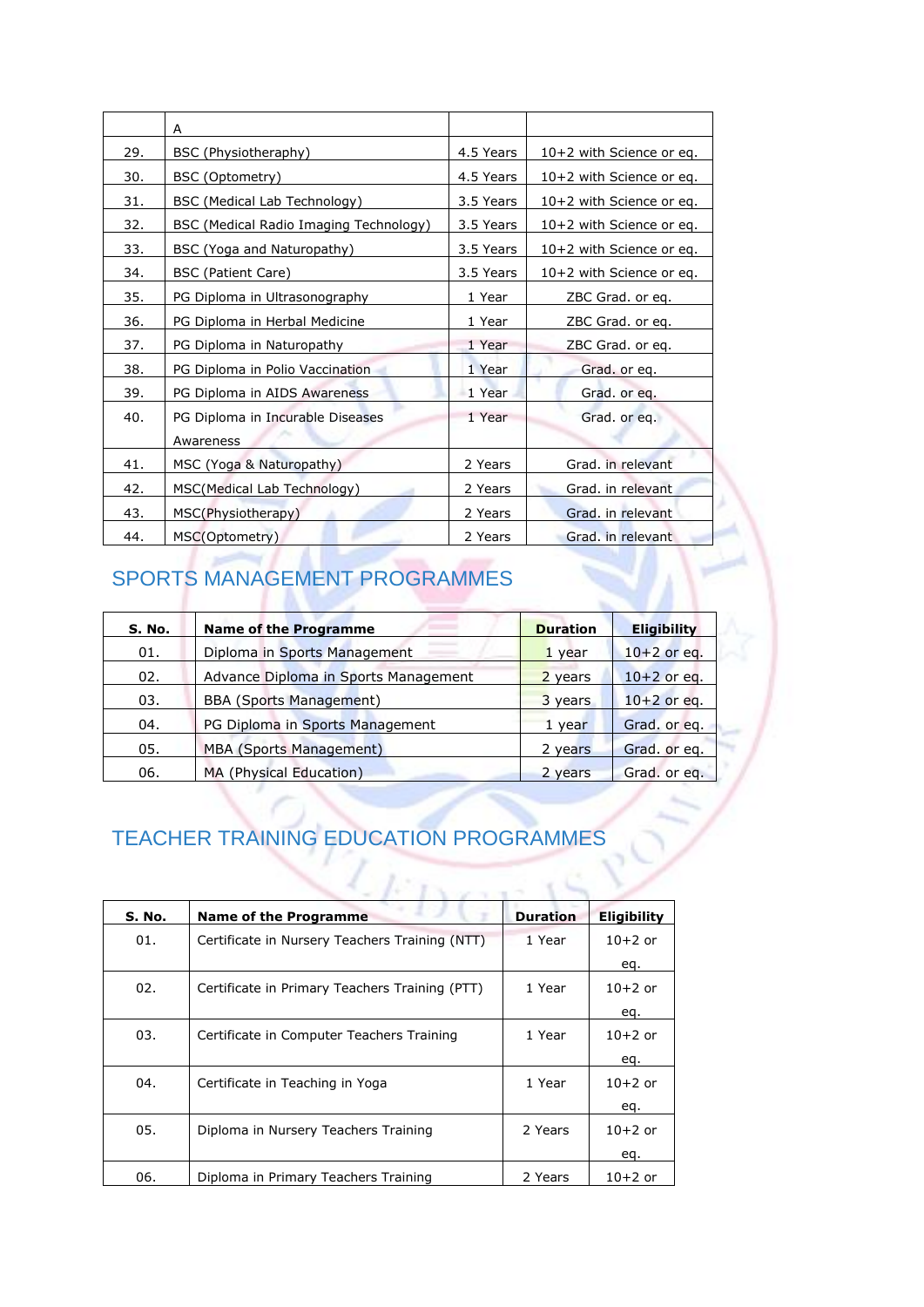|     |                                       |         | eq.       |
|-----|---------------------------------------|---------|-----------|
| 07. | Diploma in Computer Teachers Training | 2 Years | $10+2$ or |
|     |                                       |         | eq.       |
| 08. | Diploma in Teaching in Yoga           | 2 Years | $10+2$ or |
|     |                                       |         | eq.       |
| 09. | BA (Education)                        | 3 Years | $10+2$ or |
|     |                                       |         | eq.       |
| 10. | MA (Education)                        | 2 Years | Grad. or  |
|     |                                       |         | eq.       |

### FASHION & DESIGNING PROGRAMMES

| S. No. | <b>Name of the Programme</b>                                       | <b>Duration</b> | <b>Eligibility</b> |
|--------|--------------------------------------------------------------------|-----------------|--------------------|
| 01.    | Trade Certificate in Interior Designing B                          | 1 years         | 10th or eq.        |
| 02.    | Trade Certificate in Fashion Designing B                           | 1 years         | 10th or eq.        |
| 03.    | Trade Certificates in Fine Arts B                                  | 1 years         | 10th or eq.        |
| 04.    | Industrial Trade Certificate (Interior Design)                     | 2 years         | 10th or eq.        |
| 05.    | Industrial Trade Certificate (Fashion Designing)                   | 2 years         | 10th or eq.        |
| 06.    | Industrial Trade Certificate (Fine Arts)                           | 2 years         | 10th or eq.        |
| 07.    | Diploma in Fine Arts                                               | 3 years         | 10th or eq.        |
| 08.    | Certificate in Fashion designing                                   | 1 Year          | $10+2$ or eq.      |
| 09.    | Certificate in Interior designing                                  | 1 Year          | $10+2$ or eq.      |
| 10.    | Certificate in Textile Designing                                   | 1 Year          | $10+2$ or eq.      |
| 11.    | Diploma in Fashion Designing                                       | 2 years         | $10+2$ or eq.      |
| 12.    | Diploma in Interior Designing                                      | 2 years         | $10+2$ or eq.      |
| 13.    | Diploma in Textile Designing                                       | 2 Years         | $10+2$ or eq.      |
| 14.    | <b>BSC</b> (Fashion Designing)                                     | 3 Years         | $10+2$ or eq.      |
| 15.    | <b>BSC</b> (Interior Designing)                                    | 3 Years         | $10+2$ or eq.      |
| 16.    | <b>BSC (Textile Designing)</b>                                     | 3 Years         | $10+2$ or eq.      |
| 17.    | Bachelor of Fine Arts                                              | 3 Years         | $10+2$ or eq.      |
| 18.    | Bachelor of Fine Arts(Specialization in animation &<br>Multimedia) | 4 Years         | $10+2$ or eq.      |
| 19.    | <b>BSC</b> (Animation & Multimedia)                                | 3 Years         | $10+2$ or eq.      |
| 20.    | MSC (Fashion Designing)                                            | 2 Years         | Grad. or eq.       |
| 21.    | MSC (Interior Designing)                                           | 2 Years         | Grad. or eq.       |
| 22.    | MSC (Textile Designing)                                            | 2 Years         | Grad. or eq.       |
| 23.    | Masters of Fine Arts                                               | 2 Years         | Grad. or eq.       |

m

Š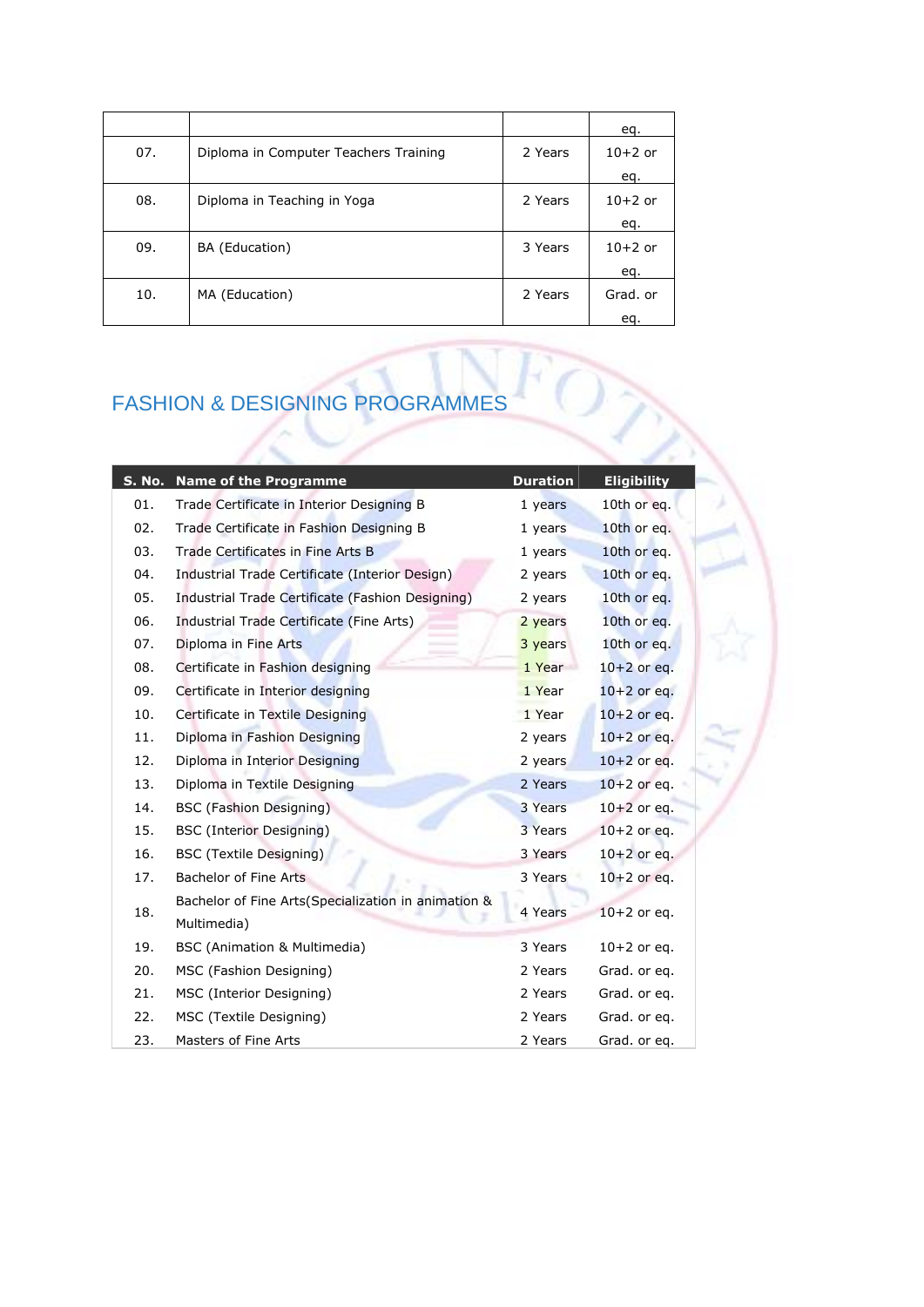#### SAFETY MANAGEMENT PROGRAMME

| S. No. | <b>Name of the Programme</b>                  | <b>Duration</b> | <b>Eligibility</b> |
|--------|-----------------------------------------------|-----------------|--------------------|
| 01.    | Diploma (Fire Safety Management)              | 1 Year          | $10+2$ or eq.      |
| 02.    | Diploma (Industrial Safety<br>Management)     | 1 Year          | $10+2$ or eq.      |
| 03.    | Diploma (Occupational Safety and<br>Health)   | 1 Year          | $10+2$ or eq.      |
| 04.    | PG Diploma (Fire Safety Management)           | 1 Year          | Grad. or eq.       |
| 05.    | PG Diploma (Industrial Safety)<br>Management) | 1 Year          | Grad. or eq.       |
| 06.    | <b>BBA(Fire Safety Management)</b>            | 3 Years         | $10+2$ or eq.      |
| 07.    | BBA(Industrial Safety Management)             | 3 Years         | $10+2$ or eq.      |
| 08.    | BBA(Occupational Safety Management)           | 3 Years         | $10+2$ or eq.      |
| 09.    | <b>MBA(Fire Safety Management)</b>            | 2 Years         | Grad. or eq        |
| 10.    | MBA(Industrial Safety Management)             | 2 Years         | Grad. or eq        |

### ENGINEERING & TECHNOLOGY PROGRAMMES

| <b>S. No.</b> | <b>Name of the Programme</b>                       | <b>Duration</b> | <b>Eligibility</b> |
|---------------|----------------------------------------------------|-----------------|--------------------|
| 01.           | Trade Certificate in Electrical B                  | 1 Years         | 10th or eq.        |
| 02.           | Trade Certificate in Mechanical Fitter B           | 1 Years         | 10th or eq.        |
| 03.           | Trade Certificate in Motor Mechanic B              | 1 Years         | 10th or eq.        |
| 04.           | Trade Certificate in Motor Winding B               | 1 Years         | 10th or eq.        |
| 05.           | Trade Certificate in Draughtsman B                 | 1 Years         | 10th or eq.        |
| 06.           | Trade Certificate in Mobile Phone Repair B         | 1 Years         | 10th or eq.        |
| 07.           | Trade Certificate in Carpentry B                   | 1 Years         | 10th or eq.        |
| 08.           | Trade Certificate in Mining Technology B           | 1 Years         | 10th or eq.        |
| 09.           | Trade Cert. (Marine Mechanical Fitter) B           | 1 Years         | 10th or eq.        |
| 10.           | Trade Cert. (AC & Refrigeration) B                 | 1 Years         | 10th or eq.        |
| 11.           | Trade Cert. (Diesel Mechanic) B                    | 1 Years         | 10th or eq.        |
| 12.           | Industrial Trade Certificate (Electrical)          | 2 Years         | 10th or eq.        |
| 13.           | Industrial Trade Certificate (Mechanical Fitter)   | 2 Years         | 10th or eq.        |
| 14.           | Industrial Trade Certificate (Motor Mechanic)      | 2 Years         | 10th or eq.        |
| 15.           | Industrial Trade Certificate (Motor Winding)       | 2 Years         | 10th or eq.        |
| 16.           | Industrial Trade Certificate (Draughtsman)         | 2 Years         | 10th or eq.        |
| 17.           | Industrial Trade Certificate (Mobile Phone Repair) | 2 Years         | 10th or eq.        |
| 18.           | Industrial Trade Certificate (Carpentry)           | 2 Years         | 10th or eq.        |
| 19.           | Industrial Trade Certificate (Mining Technology)   | 2 Years         | 10th or eq.        |
| 20.           | Industrial Trade Certificate (Marine Mechanical    | 2 Years         | 10th or eq.        |
|               | Fitter)                                            |                 |                    |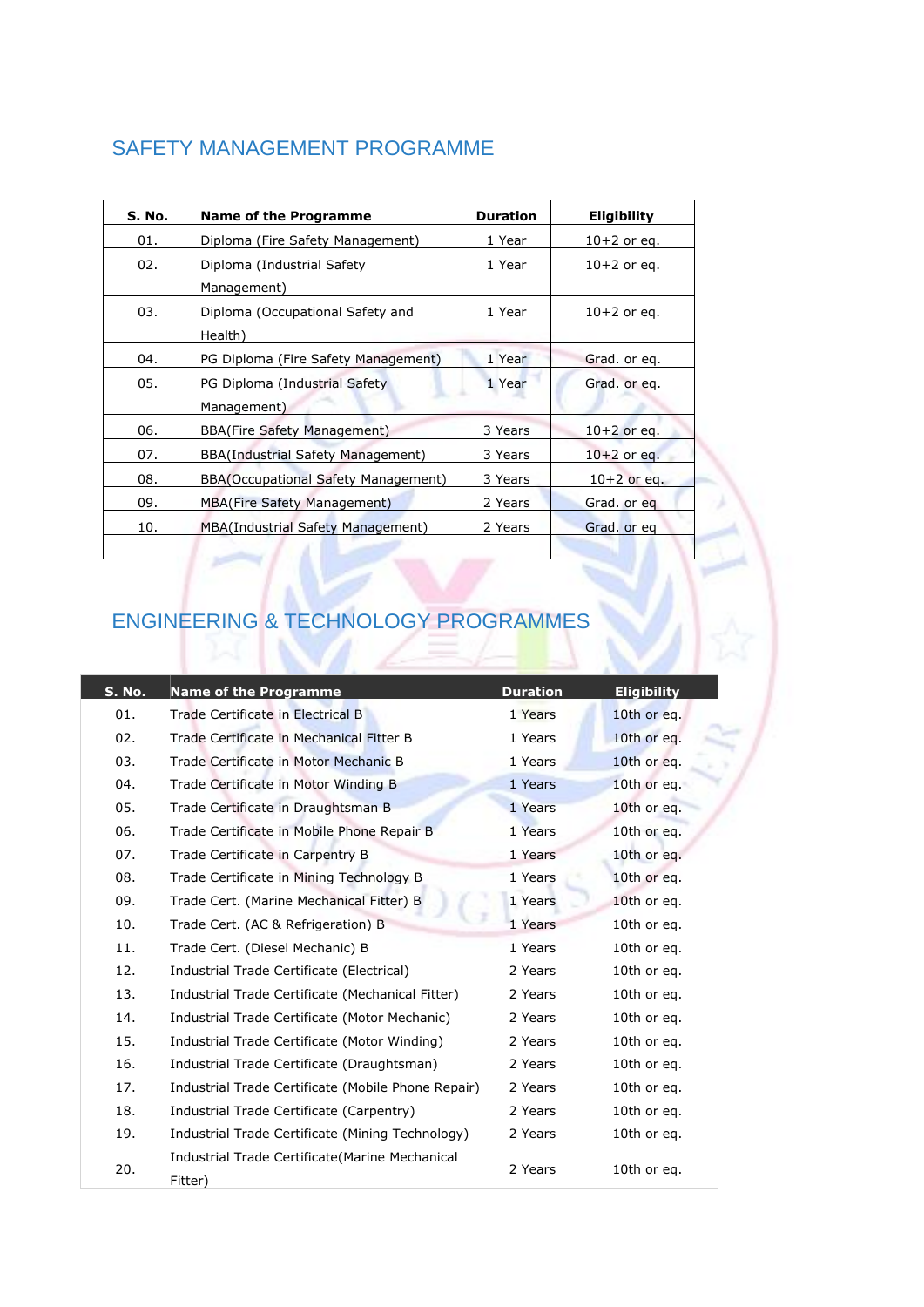| 21. | Industrial Trade Certificate (AC & Refrigeration) | 2 Years | 10th or eq.       |
|-----|---------------------------------------------------|---------|-------------------|
| 22. | Industrial Trade Certificate (Diesel Mechanic)    | 2 Years | 10th or eq.       |
| 23. | Diploma in Civil & Architecture                   | 3 Years | 10th or eq.       |
| 24. | Diploma in Mechanical Engineering                 | 3 Years | 10th or eq.       |
| 25. | Diploma in Electrical & Electronics               | 3 Years | 10th or eq.       |
| 26. | Diploma in Information Technology                 | 3 Years | 10th or eq.       |
| 27. | Diploma (Computer Science Engineering)            | 3 Years | 10th or eq.       |
| 28. | Diploma in Mining Engineering                     | 3 Years | 10th or eq.       |
| 29. | Diploma in Automobiles Engineering                | 3 Years | 10th or eq.       |
| 30. | Diploma in Electronics & TeleCommunication        | 3 Years | 10th or eq.       |
| 31. | Diploma(Electronics & Instrumentation)            | 3 Years | 10th or eq.       |
| 32. | Diploma(Marine Mechanical Engineering)            | 3 Years | 10th or eq.       |
| 33. | <b>BSC</b> (Electronics)                          | 3 Years | $10+2$ or eq.     |
| 34. | <b>BSC</b> (Telecommunication)                    | 3 Years | $10+2$ or eq.     |
| 35. | <b>BSC</b> (Mechanical)                           | 3 Years | $10+2$ or eq.     |
| 36. | <b>BSC</b> (Instrumentation)                      | 3 Years | $10+2$ or eq.     |
| 37. | <b>BSC</b> (Automobile)                           | 3 Years | $10+2$ or eq.     |
| 38. | BSC (Mining)                                      | 3 Years | $10+2$ or eq.     |
| 39. | <b>BSC (Construction Technology)</b>              | 3 Years | $10+2$ or eq.     |
| 40. | <b>BSC</b> (Civil)                                | 3 Years | $10+2$ or eq.     |
| 41. | <b>BSC</b> (Electrical & Electronics)             | 3 Years | $10+2$ or eq.     |
| 42. | MSC (Electronics)                                 | 2 Years | Grad. in relevant |
| 43. | MSC (Mechanical)                                  | 2 Years | Grad. in relevant |
| 44. | MSC (Electrical & Electronics)                    | 2 Years | Grad, in relevant |
| 45. | MSC (Civil)                                       | 2 Years | Grad, in relevant |
| 46. | MSC (Construction Technology)                     | 2 Years | Grad. in relevant |
| 47. | MSC (Production)                                  | 2 Years | Grad. in relevant |

#### AVIATION, TOURISM & HOTEL MANAGEMENT PROGRAMMES

| <b>S. No.</b> | Name of the Programme                                | <b>Duration</b> | <b>Eligibility</b> |
|---------------|------------------------------------------------------|-----------------|--------------------|
| 01.           | Trade Certificate in House keeping                   | 1 Years         | 10th or eq.        |
| 02.           | Industrial Trade Certificate (House Keeping)         | 2 Years         | 10th or eq.        |
| 03.           | Diploma in Hotel Management & Catering<br>Technology | 3 Years         | 10th or eq.        |
| 04.           | Diploma in Tourism Management                        | 3 Years         | 10th or eq.        |
| 05.           | Diploma (Airport Ground Staff)                       | 3 Years         | 10th or eq.        |
| 06.           | Diploma (Hotel Management)                           | 1 Year          | $10+2$ or eq.      |
| 07.           | B.Sc. Hotel Management                               | 3 Years         | Grad. or eq.       |
| 08.           | PG Diploma in Hotel & Tourism Management             | 1 Years         | Grad. or eq.       |
| 09.           | MA (Hotel Management)                                | 2 Years         | Grad. or eq.       |

31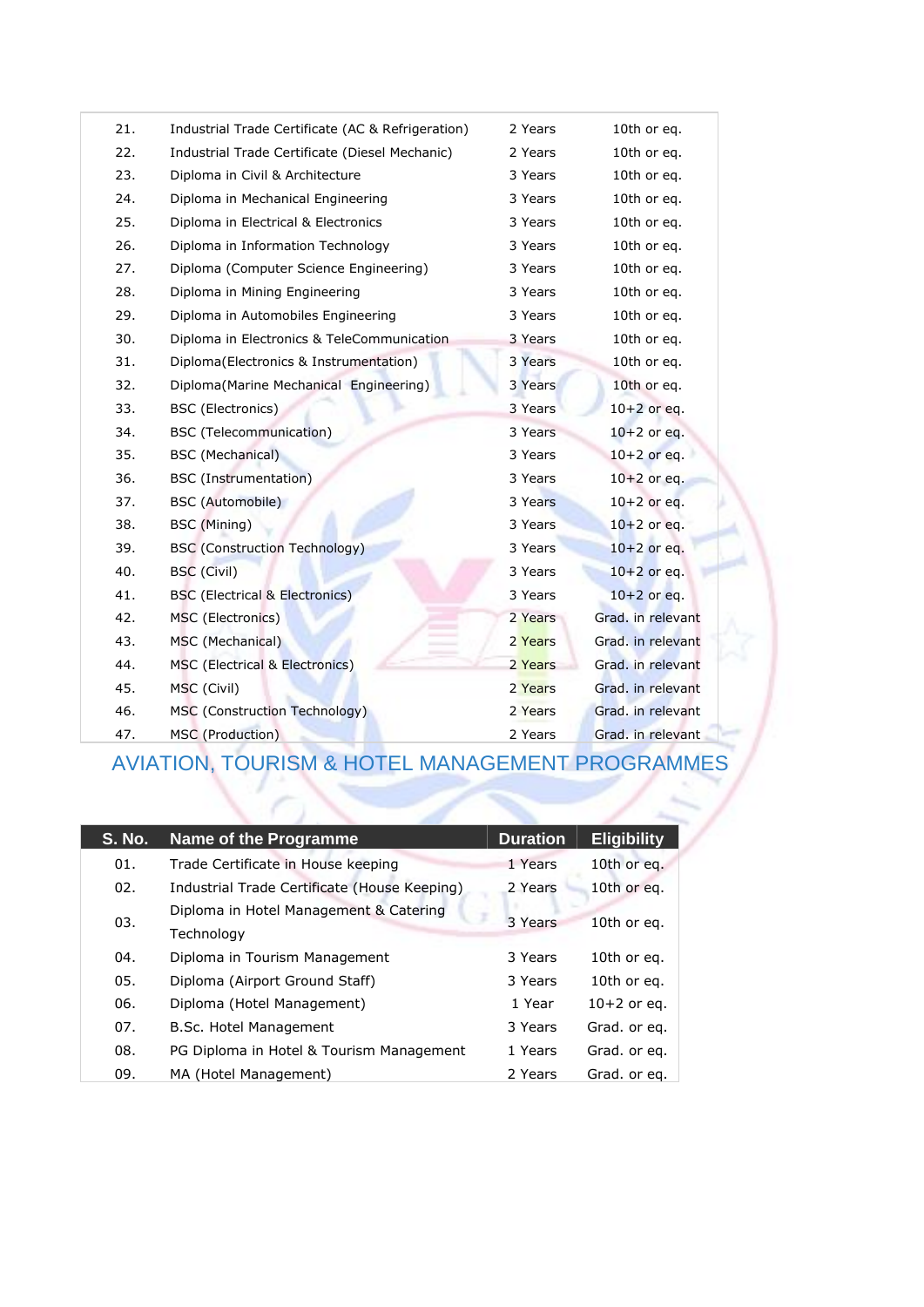#### MANAGEMENT PROGRAMMES

| <b>S. No.</b> | <b>Name of the Programme</b>            | <b>Duration</b> | <b>Eligibility</b>  |
|---------------|-----------------------------------------|-----------------|---------------------|
| 01.           | Diploma (Supply Chain Management)       | 1 Year          | $10+2$ or eq.       |
| 02.           | Diploma (Disaster Management)           | 1 Year          | $10+2$ or eq.       |
| 03.           | PG Diploma (Rural Management)           | 1 Year          | Grad. or eq.        |
| 04.           | PG Diploma (Disaster Management)        | 1 Year          | Grad. or eq.        |
| 05.           | BBA(General)                            | 3 Years         | $10+2$ or eq.       |
| 06.           | MBA (Marketing Management)              | 2 Years         | Grad. or eq.        |
| 07.           | MBA (Finance)                           | 2 Years         | Grad. or eq.        |
| 08.           | MBA (HRM)                               | 2 Years         | Grad. or eq.        |
| 09.           | MBA (Production & Operation Management) | 2 Years         | Grad. or eq.        |
| 10.           | MBA (Hotel Management)                  | 2 Years         | Grad. or eq.        |
| 11.           | MBA (Pharmaceutical Marketing)          | 2 Years         | Grad. or eq.        |
| 12.           | MBA (Hospital Management)               | 2 Years         | Grad. or eq.        |
| 13.           | MBA (Material Management)               | 2 Years         | Grad. or eq.        |
| 14.           | MBA (Airline & Airport Management)      | 2 Years         | Grad. or eq.        |
| 15.           | MBA (Information Technology)            | 2 Years         | Grad. or eq.        |
| 16.           | <b>MBA(Rural Management)</b>            | 2 Years         | Grad. or eq.        |
| 17.           | MBA (Tele-Communication Management)     | 2 Years         | Grad. or eq.        |
| 18.           | <b>MBA(Project Management)</b>          | 2 Years         | Grad. or eq.        |
| 19.           | <b>MBA(Environment Management)</b>      | 2 Years         | Grad. or eq.        |
| 20.           | MBA (Retail Management)                 | 2 Years         | Grad. or eq.        |
| 21.           | <b>MBA(International Business)</b>      | 2 Years         | Grad. or eq.        |
| 22.           | MBA (Insurance & Risk Management)       | 2 Years         | Grad. or eq.        |
| 23.           | <b>MBA(Disaster Management)</b>         | 2 Years         | Grad. or eq.        |
| 24.           | <b>MBA(Public Health)</b>               | 2 Years         | Grad. or eq.        |
| 25.           | MBA(Supply Chain Management)            | 2 Years         | Grad. or eq.        |
| 26.           | Executive - MBA(All Disciplines)        | 1 Year          | Grad. or eq. with 3 |
|               |                                         |                 | Years working exp.  |

#### SCIENCE, COMMERCE, HUMANITIES & SOCIAL SCIENCE PROGRAMMES

|     | S. No. Name of the Programme                     | <b>Duration</b> | <b>Eligibility</b> |
|-----|--------------------------------------------------|-----------------|--------------------|
| 01. | Certificate (Art & Craft)                        | 1 Year          | $10+2$ or eq.      |
| 02. | Diploma (Art & Craft)                            | 2 Years         | $10+2$ or eq.      |
| 03. | Bachelor of Arts (General)                       | 3 Years         | $10+2$ or eq.      |
| 04. | Bachelor of Arts (OUS)                           | 3 Years         | 18 Years of age    |
|     | Bachelor of Arts (with Specialization)           |                 |                    |
|     | <b>Choose any Three {History/ Geography/</b>     |                 |                    |
|     | Sociology/ Pol. Sc./ Pub. Admn./ Economics/ Home | 3 Years         | $10+2$ or eq.      |
|     | Sc./ Urdu/ Sanskrit/ Telugu/ Tamil/ Malayalam/   |                 |                    |
|     | Kannada/ Bengali } Hindi & English-compulsory    |                 |                    |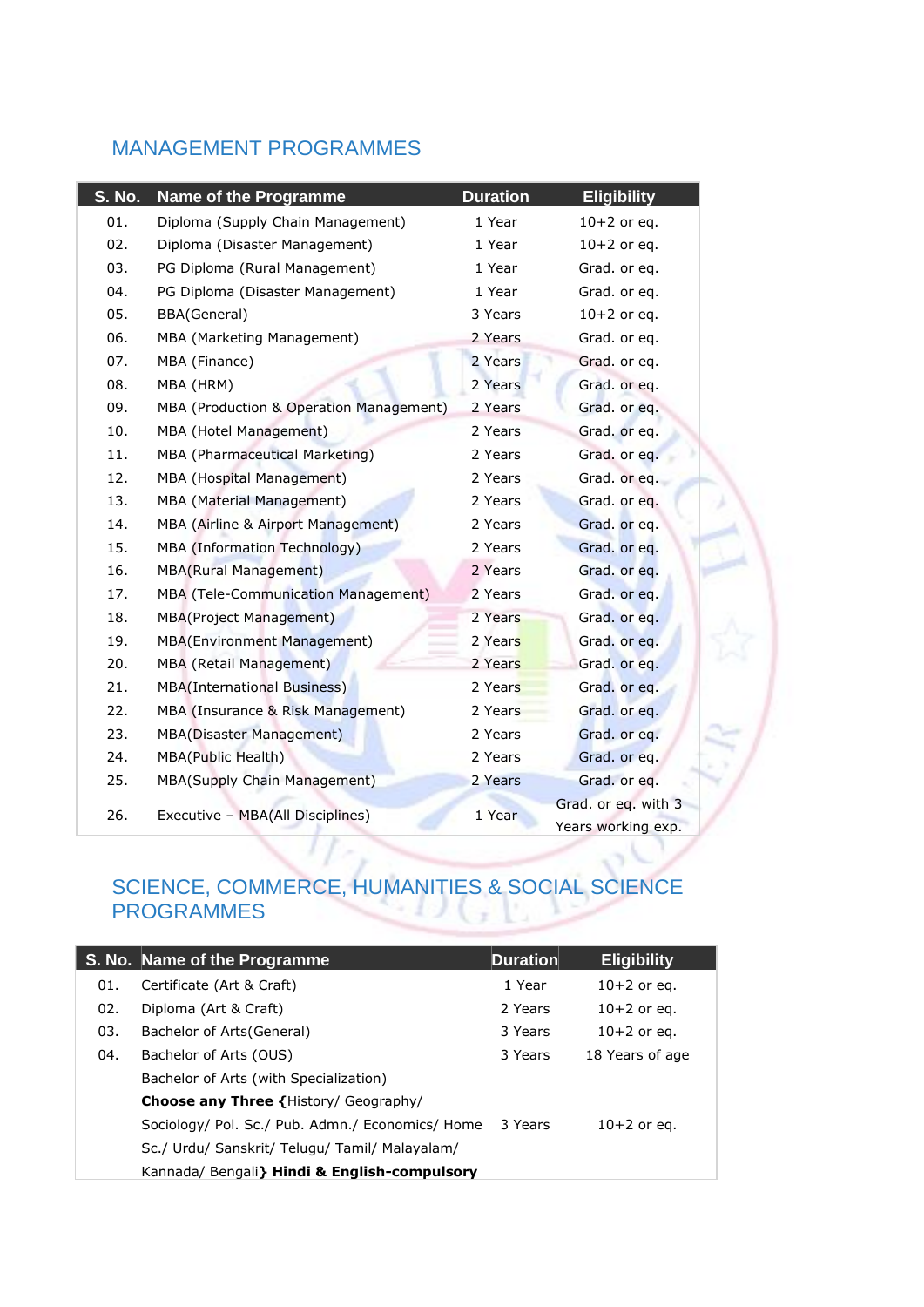| 05. |                                               |         |                        |
|-----|-----------------------------------------------|---------|------------------------|
|     | Bachelor of Arts (with Honours)               |         |                        |
|     | Choose any One {History/ Geography/           |         |                        |
|     | Sociology/ Pol. Sc./ Public Admn./ Economics/ | 3 Years | $10+2$ or eq.          |
|     | English/ Hindi/ Bengali} Hindi & English-     |         |                        |
|     | compulsory                                    |         |                        |
| 07. | <b>Bachelor of Social Work</b>                | 3 Years | $10+2$ or eq.          |
| 08. | Masters of Social Work                        | 2 Years | Grad. or eq.           |
| 09. | MA(Geography)                                 | 2 Years | Grad. or eq.           |
| 10. | MA(Hindi)                                     | 2 Years | Grad. or eq.           |
| 11. | MA(Sanskrit)                                  | 2 Years | Grad. or eq.           |
| 12. | MA(English)                                   | 2 Years | Grad. or eq.           |
| 13. | MA(Political Science)                         | 2 Years | Grad. or eq.           |
| 14. | MA(History)                                   | 2 Years | Grad. or eq.           |
| 15. | MA(Sociology)                                 | 2 Years | Grad. or eq.           |
| 16. | MA(Economics)                                 | 2 Years | Grad. or eq.           |
| 17. | MA(Psychology)                                | 2 Years | Grad. or eq.           |
| 18. | MA(Mathematics)                               | 2 Years | Grad. or eq.           |
| 19. | MA(Human Rights)                              | 2 Years | Grad. or eq.           |
| 20. | MA(Home Science)                              | 2 Years | Grad. or eq.           |
| 21. | MA(Bengali)                                   | 2 Years | Grad. or eq.           |
| 22. | MA(Public Administration)                     | 2 Years | Grad. or eq.           |
| 23. | MA(Public Health)                             | 2 Years | Grad. or eq.           |
| 24. | MA(Health Education)                          | 2 Years | Grad. or eq.           |
| 25. | MA(Urdu)                                      | 2 Years | Grad. or eq.           |
| 26. | MA(Philosophy)                                | 2 Years | Grad. or eq.           |
| 27. | Bachelor of Commerce (BCOM)                   | 3 Years | $10+2$ or eq.          |
| 28. | Bachelor of Commerce (OUS)                    | 3 Years | 18 Years of Age        |
| 29. | Masters of Commerce (MCOM)                    | 2 Years | Grad. or eq.           |
|     | Bachelor of Journalism & Mass                 |         |                        |
| 30. | Communication(BJMC)                           | 3 Year  | $10+2$ or eq.          |
|     | Masters of Journalism & Mass                  |         |                        |
| 31. |                                               | 2 Year  | Grad. or eq.           |
|     | Communication(MJMC)                           |         |                        |
| 32. | PG Diploma (Journalism & Mass Communication)  | 1 Year  | Grad. or eq.           |
| 33. | BSC(Bio-Technology)                           | 3 Years | 10+2 with Sc. or eq.   |
| 34. | BSC (Bio-Informatics)                         | 3 Years | 10+2 with Sc. or eq.   |
| 35. | BSC(Micro-Biology)                            | 3 Years | 10+2 with Sc. or eq.   |
| 36. | BSC(Bio-Chemistry)                            | 3 Years | $10+2$ with Sc. or eq. |
| 37. | BSC(PCM)                                      | 3 Years | 10+2 in relevant       |
| 38. | BSC(ZBC)                                      | 3 Years | 10+2 in relevant       |
| 39. | MSC (Bio-Technology)                          | 2 Years | Grad. in relevant      |
| 40. | MSC (Bio-Informatics)                         | 2 Years | Grad. in relevant      |
| 41. | MSC (Micro-Biology)                           | 2 Years | Grad. in relevant      |
| 42. | MSC (Bio-Chemistry)                           | 2 Years | Grad. in relevant      |
| 43. | MSC(Physics)                                  | 2 Years | Grad. in relevant      |
| 44. | MSC(Zoology)                                  | 2 Years | Grad. in relevant      |